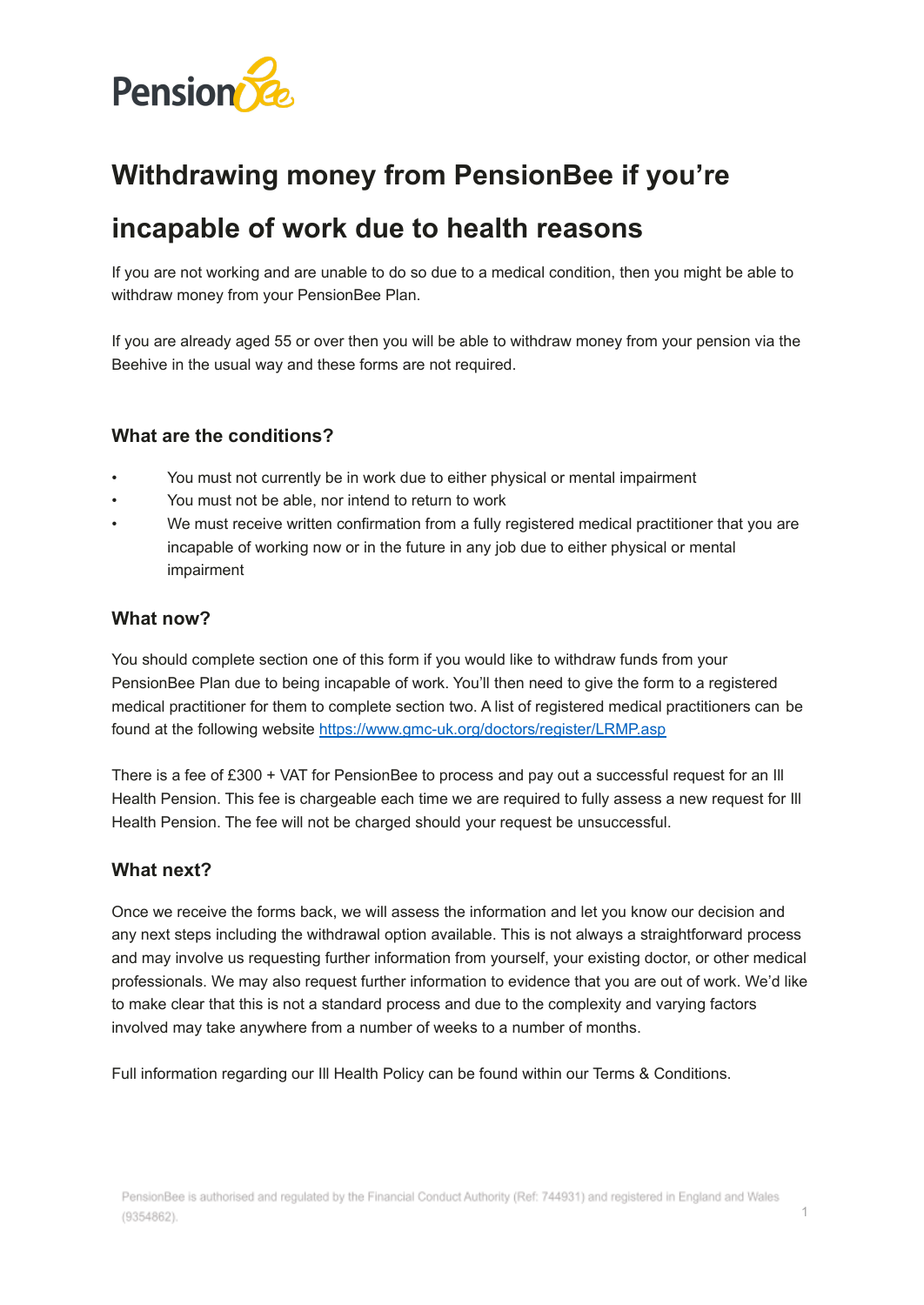

Section One

### **Customer declaration**

This section should be completed by the PensionBee customer in **CAPITAL LETTERS**.

| <b>Personal Details</b> |                           |
|-------------------------|---------------------------|
| <b>Full Name</b>        | PensionBee Plan Number    |
| Date of Birth           | National Insurance Number |

\_\_\_\_\_\_\_\_\_\_\_\_\_\_\_\_\_ \_\_\_\_\_\_\_\_\_\_\_\_\_\_\_\_\_

Please provide any relevant information to your circumstances, for example when you finished working.

 $\mathcal{L}_\text{max}$  , and the set of the set of the set of the set of the set of the set of the set of the set of the set of the set of the set of the set of the set of the set of the set of the set of the set of the set of the

 $\mathcal{L}_\text{max}$  , and the set of the set of the set of the set of the set of the set of the set of the set of the set of the set of the set of the set of the set of the set of the set of the set of the set of the set of the

 $\mathcal{L}_\text{max}$  , and the set of the set of the set of the set of the set of the set of the set of the set of the set of the set of the set of the set of the set of the set of the set of the set of the set of the set of the

#### **Ill health declaration**

I am not currently working and do not expect to be able to return to any type of work at any point in the future as a result of my incapacity. I understand that I'm responsible for any costs charged by my doctor for completing section two of this form and any further costs that may be incurred by any medical professional in respect of my request. I understand it's possible that I won't be able to take my entire PensionBee plan as cash prior to age 55. I consent to you contacting my doctor to discuss the information provided in this form if required.

#### **By signing this form you're agreeing to the statements above.**

Data Protection Act notice: under the Data Protection Act 2018 and any associated data protection legislation, the information we will obtain about you may be classed as sensitive personal data. Any information we obtain about you from yourself or third parties will be kept strictly confidential. However, it may be used by us or passed to doctors, insurance industry bodies or HM Revenue & Customs for any administrative, complaints, audit and/or claims purposes. By signing this form you're giving us your agreement to use your sensitive personal data for the purposes described above.

Signed Date

 $\_$  , and the state of the state of the state of the state of the state of the state of the state of the state of the state of the state of the state of the state of the state of the state of the state of the state of the

#### Print Name

 $\mathcal{L}_\text{max}$  , and the set of the set of the set of the set of the set of the set of the set of the set of the set of the set of the set of the set of the set of the set of the set of the set of the set of the set of the

PensionBee is authorised and regulated by the Financial Conduct Authority (Ref: 744931) and registered in England and Wales  $(9354862)$ .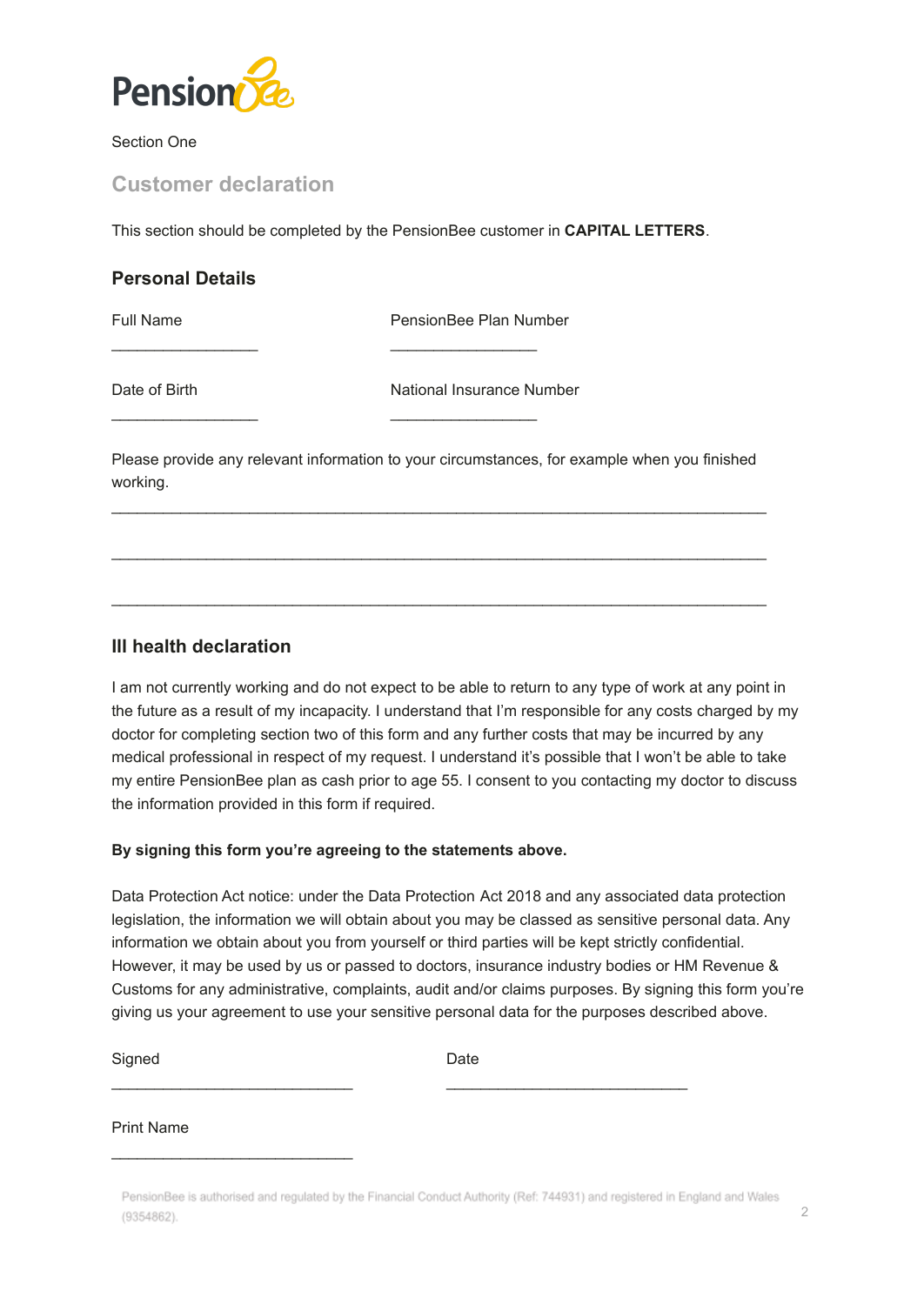

Section Two

## **Information required from a Registered Medical Professional**

 $\overline{\phantom{a}}$  , and the contract of the contract of the contract of the contract of the contract of the contract of the contract of the contract of the contract of the contract of the contract of the contract of the contrac

\_\_\_\_\_\_\_\_\_\_\_\_\_\_\_\_\_ \_\_\_\_\_\_\_\_\_\_\_\_\_\_\_\_\_

This section should be completed by a Registered Medical Professional in **CAPITAL LETTERS**.

Patient's Full Name Patient's Date of Birth

 $\frac{1}{2}$  ,  $\frac{1}{2}$  ,  $\frac{1}{2}$  ,  $\frac{1}{2}$  ,  $\frac{1}{2}$  ,  $\frac{1}{2}$  ,  $\frac{1}{2}$  ,  $\frac{1}{2}$  ,  $\frac{1}{2}$  ,  $\frac{1}{2}$ 

Patient's Occupation Patient's National Insurance Number

Date patient finished working

Details of impairment (please describe the medical condition(s) that has caused the patient to stop working and which renders them incapable of carrying out any occupation)

 $\mathcal{L}_\text{max}$  , and the set of the set of the set of the set of the set of the set of the set of the set of the set of the set of the set of the set of the set of the set of the set of the set of the set of the set of the

 $\mathcal{L}_\text{max}$  , and the set of the set of the set of the set of the set of the set of the set of the set of the set of the set of the set of the set of the set of the set of the set of the set of the set of the set of the

 $\mathcal{L}_\text{max}$  , and the set of the set of the set of the set of the set of the set of the set of the set of the set of the set of the set of the set of the set of the set of the set of the set of the set of the set of the

Will the conditions(s) render the patient incapable of working ever again if untreated?



Yes – I hereby certify that the above patient is (and will continue to be) incapable of carrying out any occupation due to physical or mental impairment.

No

Is there any treatment readily available which may enable the patient to work again?

No

In your opinion what is the likelihood that the readily available treatment would allow the patient to work again?  $\frac{1}{8}$